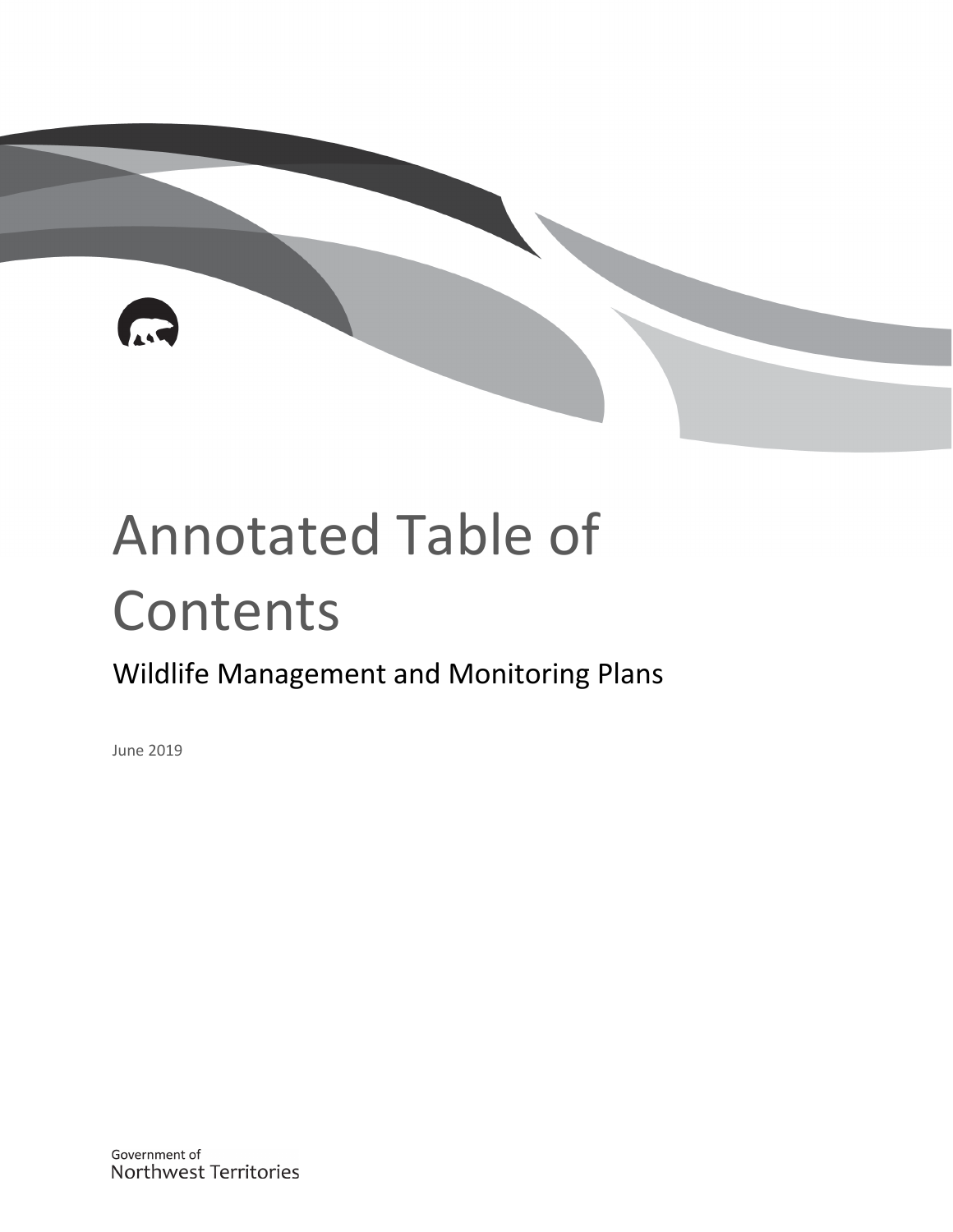## **Overview**

Early engagement with the Government of the Northwest Territories (GNWT) through the Department of Environment and Natural Resources (ENR) is encouraged at the initial stages of planning a development to identify what content will likely be required. However, content for a Wildlife Management and Monitoring Plan (WMMP) should be scalable to the size and type of the development.

The following annotated table of contents (TOC) is meant to detail the expectations regarding the required sections for a full-scale Tier 3 WMMP. Specific sections of the WMMP that would be required for Tier 1 and 2 WMMPs are described in Appendix 2 of the WMMP Process and Content Guidelines and a template for a Tier 1 WMMP is provided on the [ENR website](https://www.enr.gov.nt.ca/en/services/wildlife-management-and-monitoring-plans) (www.enr.gov.nt.ca).

The items listed in the annotated table of contents below are not intended to be exhaustive. Developers are encouraged, but not obligated, to follow the organization format outlined below as long as the pertinent information is provided in the document. Certain sections of the WMMP may be excluded from preliminary drafts, as they would be developed throughout the regulatory process.

### BEST PRACTICE

Developers are encouraged to consult wildlife mitigation and monitoring plans and wildlife monitoring reports from similar development projects to incorporate lessons learned from these projects into their own WMMP. Developers are encouraged to use plain language as much as possible in the WMMP to ensure the content is accessible to a range of reviewers.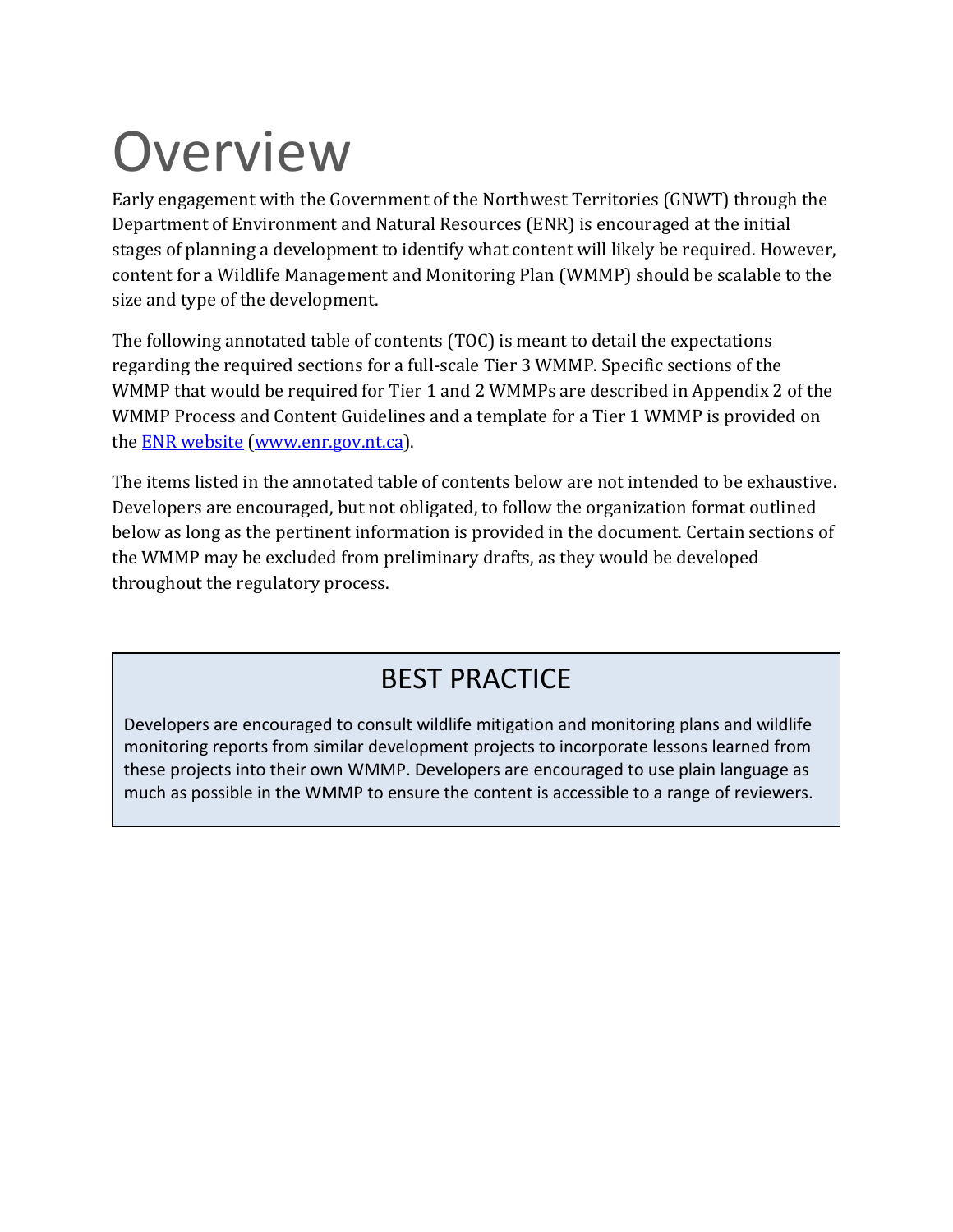#### **1) EXECUTIVE SUMMARY**

#### **2) INTRODUCTION**

Provide some bullets outlining the purpose and objectives of wildlife and habitat mitigation and monitoring programs that will be carried out as detailed in the plan.

#### **3) DEVELOPMENT PROJECT DESCRIPTION**

- a) Provide a basic overview of the proposed development, location, infrastructure, points and modes of access, development schedule or work plan, and duration.
- b) Provide a map of the development's location, including location of any other existing developments and infrastructure in the area, detailed map(s) of the development footprint, and for each wildlife species, a map showing the local study area (LSA) and regional study area (RSA). The RSAs for wildlife species chosen as valued ecosystem components (VECs) in an environmental assessment are usually defined in that process; however, boundaries may change over a development's life as new information about the extent of impacts becomes available. The study boundaries for each species should be appropriately scaled for the purpose of the study.

**NOTE:** the content for this section of the WMMP can be reproduced or simplified from other materials prepared by the developer during the preliminary screening or environmental assessment (EA)/environmental impact review (EIR) of the development (e.g. developer's assessment report (DAR) or EIR).

#### **4) CONTEXT**

#### a) **Measures, conditions and developer commitments concordance table**

WMMPs for Tier 2 and 3 projects should provide a summary table of measures, recommendations and developer commitments resulting from the EA/EIR of the development, and permit conditions and other legislated requirements (e.g. *Species at Risk (NWT) Act, Wildlife Act,* and associated regulations) relevant to wildlife and wildlife habitat, and indicate the sections of the WMMP in which they are addressed. This table can be provided as an appendix.

#### b) **Engagement**

Describe any communications and outreach activities or external agreements (e.g. Impact and Benefit Agreements) with affected parties (e.g. Indigenous governments and organizations (IGOs), renewable resources boards, local harvesting committees and communities) that are applicable to the development, implementation and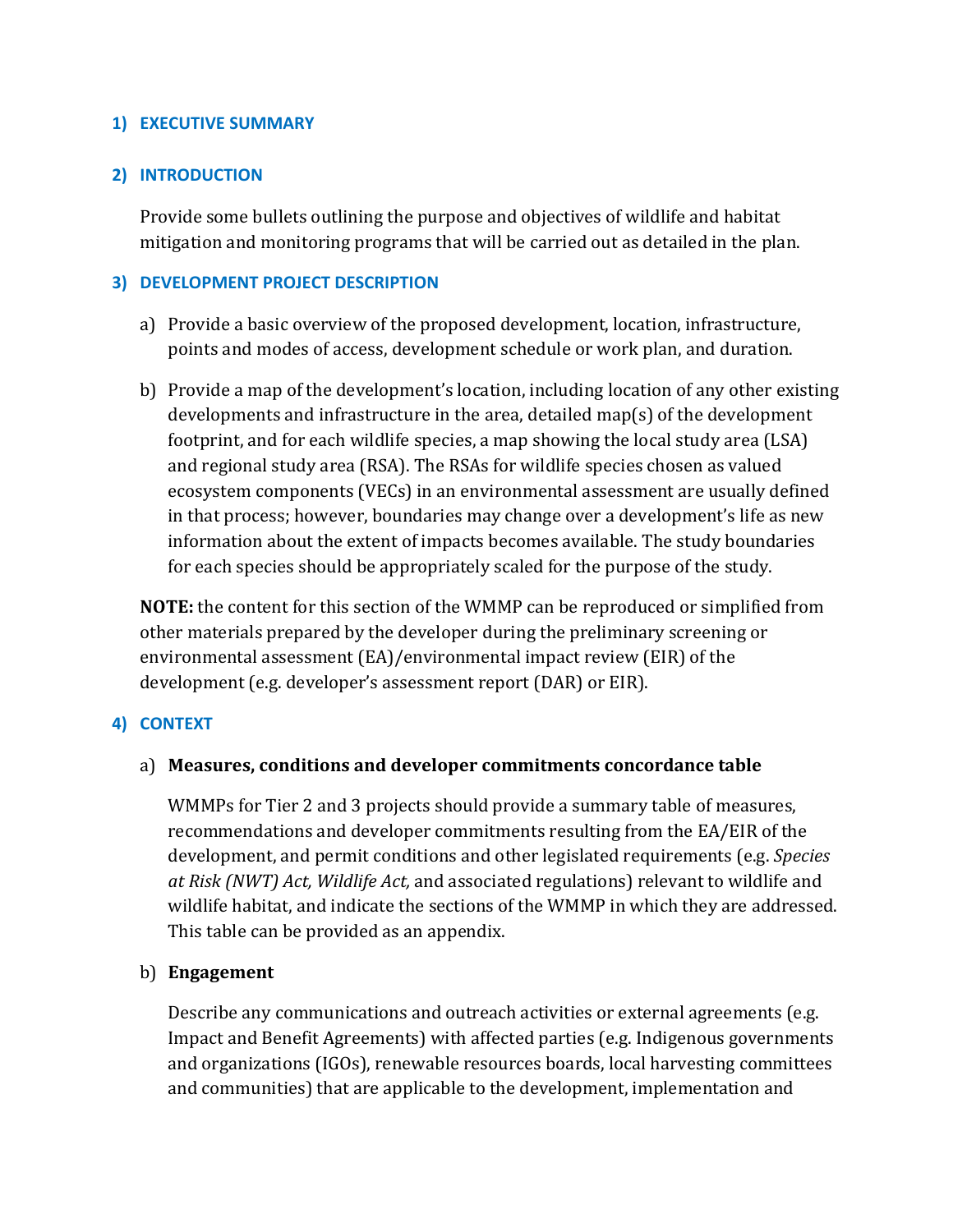review of the WMMP. This may be achieved by simply referring to existing engagement plans or engagement logs prepared in accordance with the Mackenzie Valley Land and Water Board's (MVLWB's) Engagement Guidelines<sup>[1](#page-3-0),[2](#page-3-1)</sup> or the Environmental Impact Screening Committee (EISC) and Environmental Impact Review Board (EIRB) guidelines<sup>[3](#page-3-2),4</sup>. If specific activities were undertaken to inform development of the WMMP, such as hosting a workshop on caribou mitigations, it would be helpful to describe it in this section.

#### c) **Associated operational or management plans**

Provide an overview of other management plans prepared by the developer that may contain mitigation and monitoring measures that are relevant to protection of wildlife and wildlife habitat (e.g. waste management plans or spill contingency plans).

#### **5) POTENTIAL IMPACTS**

 $\overline{\phantom{a}}$ 

#### a) **Identify wildlife species and associated habitat addressed by the WMMP**

For the purposes of the WMMP, wildlife would include big game and other prescribed wildlife species most likely to interact with the development, species that are of conservation concern that may interact with the development, those species in the region that may have a key ecological role in relation to other species, and those species that have cultural or economic value.

For species at risk, include their assessment and listing status under the federal *Species at Risk Act* (SARA), Committee on the Status of Endangered Wildlife in Canada (COSEWIC), territorial *Species at Risk (NWT) Act*, and/or NWT Species at Risk Committee (SARC), if applicable.

To better understand which species may occur in their project area, developers are encouraged to submit a data request for wildlife point data within the vicinity of their project area from GNWT's Wildlife Management Information System (WMIS) at: [www.enr.gov.nt.ca/en/services/research-and-data/wildlife-management](http://www.enr.gov.nt.ca/en/services/research-and-data/wildlife-management-information-system)[information-system.](http://www.enr.gov.nt.ca/en/services/research-and-data/wildlife-management-information-system) Unless otherwise indicated by ENR, wildlife species chosen as VECs through an EA/EIR process should be selected for the WMMP, at minimum.

<span id="page-3-0"></span><sup>&</sup>lt;sup>1</sup> Developers should consult the MVLWB's engagement [policy](http://mvlwb.com/sites/default/files/documents/wg/MVLWB%20Engagement%20and%20Consultation%20Policy%20-%20May%2015_0.pdf) and [guidelines.](http://mvlwb.com/sites/default/files/documents/wg/Wor...r%20Applicantts%20May13.pdf)

<span id="page-3-1"></span><sup>&</sup>lt;sup>2</sup> Developers should consult GNWT's Department of Executive and Indigenous Affairs list of NWT Indigenous Governments at www.eia.gov.nt.ca/en/nwt-aboriginal-governments.

<span id="page-3-2"></span><sup>&</sup>lt;sup>3</sup> EISC's EIS Guidelines can be found at: www.screeningcommittee.ca/pdf/eisc\_guidelines.pdf

<span id="page-3-3"></span><sup>4</sup> EIRB's EIR Guidelines can be found at: https://eirb.ca/wp-content/uploads/2015/03/eirb\_guidelines.pdf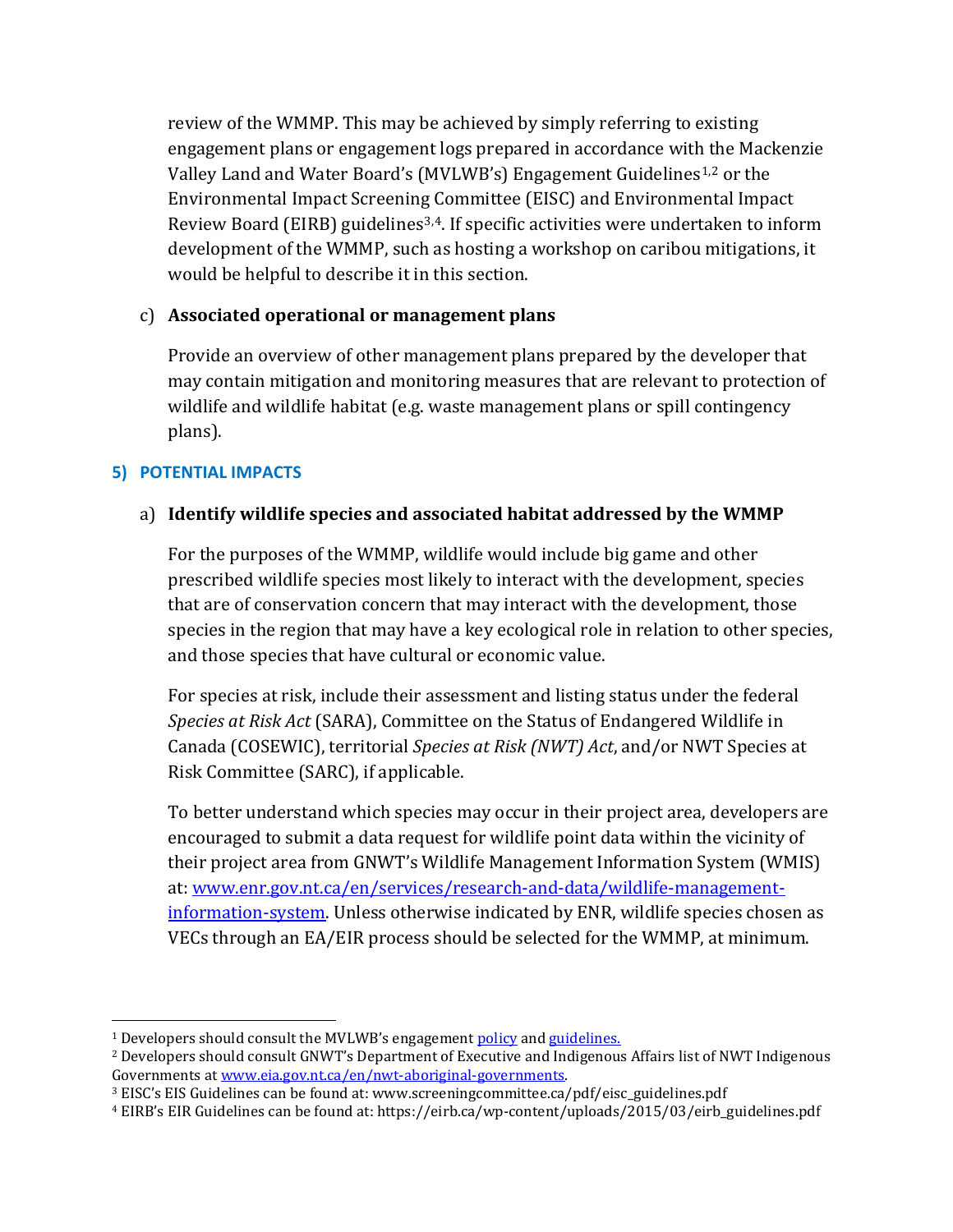#### b) **List potential impacts to wildlife and wildlife habitat**

This list could include impacts such as direct habitat loss, functional habitat loss due to noise, dust or other sensory disturbances, wildlife injury or mortality, substances that are toxic or hazardous to wildlife, human-wildlife interactions and wildlife attraction. Impacts could be broken down by species group and development phase, if applicable. Include a description of the predicted magnitude of the impacts and identify where residual impacts might be expected. These will normally have been identified during an EA or EIR process.

#### **6) WILDLIFE AND WILDLIFE HABITAT MITIGATION**

For each of the potential impacts identified in the WMMP, list the mitigation measures, design features, policies, procedures or guidelines that will be followed to avoid, minimize or compensate for the potential impact. Sufficient detail should be provided to described the 'who, what, when, where, why, and how often' for each mitigation. Refer to the guidance documents, data sheet templates and reporting forms provided in the 'Resources' section of the ENR website when developing these sections.

If a mitigation measure is being implemented to ensure compliance with a legislative requirement or regulation, specify the legal requirement that is being addressed. Include any mitigation measures or design features identified through engagement with IGOs or communities. Where several mitigation options are available, provide justification for the approach being taken, citing relevant examples or literature as necessary. The WMMP should contain evidence that the developer has considered the mitigation hierarchy as well as lessons learned from past experience or other operations in choosing the mitigation approach.

Where relevant, Standard Operating Procedures (SOP), tracking forms and data sheets provided to employees to implement these measures should be provided in an appendix. For WMMPs provided during EA/EIR, unless specific SOPs are requested, a list of SOPs that will be included in the final WMMP and their intended purpose should be provided. A sample SOP can be found in the 'Resources' section of the ENR webpage.

The following is a list of possible mitigation themes that might be detailed in this section, depending on the impacts of the development. These sections could be further broken down by species group and/or development phase:

- a) Employee wildlife awareness education and training
- b) Infrastructure design and camp layout for bear safety and/or to prevent denning, nesting and roosting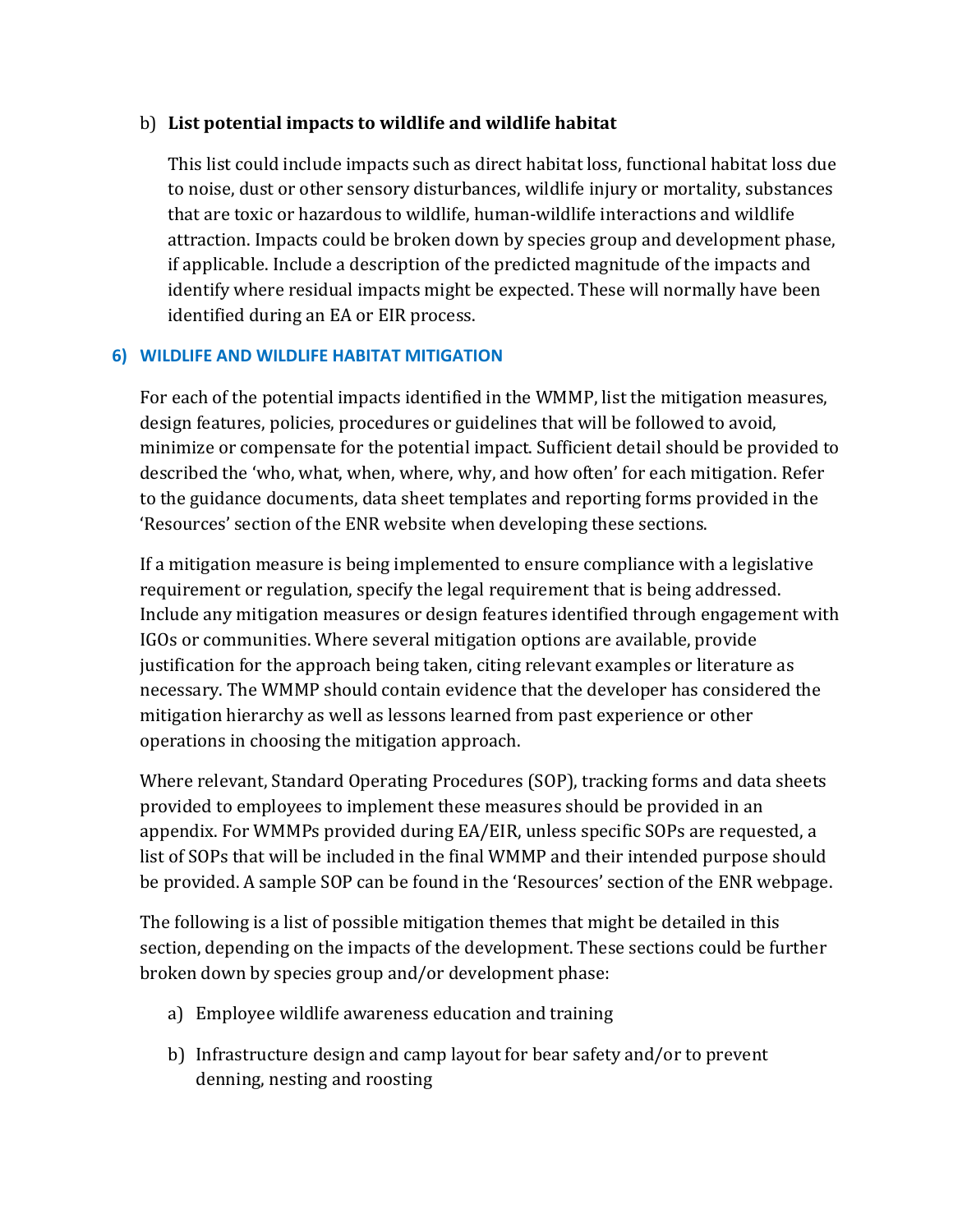- c) Management of camp waste and other wildlife attractants
- d) Timing restrictions and/or set back distances to protect wildlife and wildlife habitat features
- e) Direct habitat loss minimizing the development's physical footprint
- f) Habitat alteration minimizing physical manipulation of habitat that would decrease its value to wildlife
- g) Indirect habitat loss minimizing functional habitat loss due to sensory disturbance, dust, etc.
- h) Management of hazards to wildlife (e.g. open pits, tailings ponds, roads, airstrips, spills)
- i) Wildlife deterrence and dangerous wildlife management procedures
- j) Habitat restoration
- k) Description of the role of community wildlife monitors, Aboriginal harvesters or partnerships with local organizations in implementing aspects of the plan
- l) Offsetting or compensatory measures

#### **7) MONITORING**

#### **7.1) MITIGATION MONITORING**

This section will describe routine surveillance activities conducted within the development footprint to identify, document and report on proper implementation of mitigation procedures and equipment, the presence of wildlife onsite, risks to wildlife or habitat (e.g. pre-clearing surveys) and human safety, and other wildlife incidents (injury, mortality, wildlife-human interactions) that require a management response.

Where applicable, for each of the potential impacts and mitigations listed in Sections 5 and 6 corresponding to the WMMP Annotated TOC , describe in section 2.4(7.1):

- a) The objective of the monitoring
- b) Methods or monitoring approach
- c) Observations to be made or metrics to be measured
- d) Frequency and duration of monitoring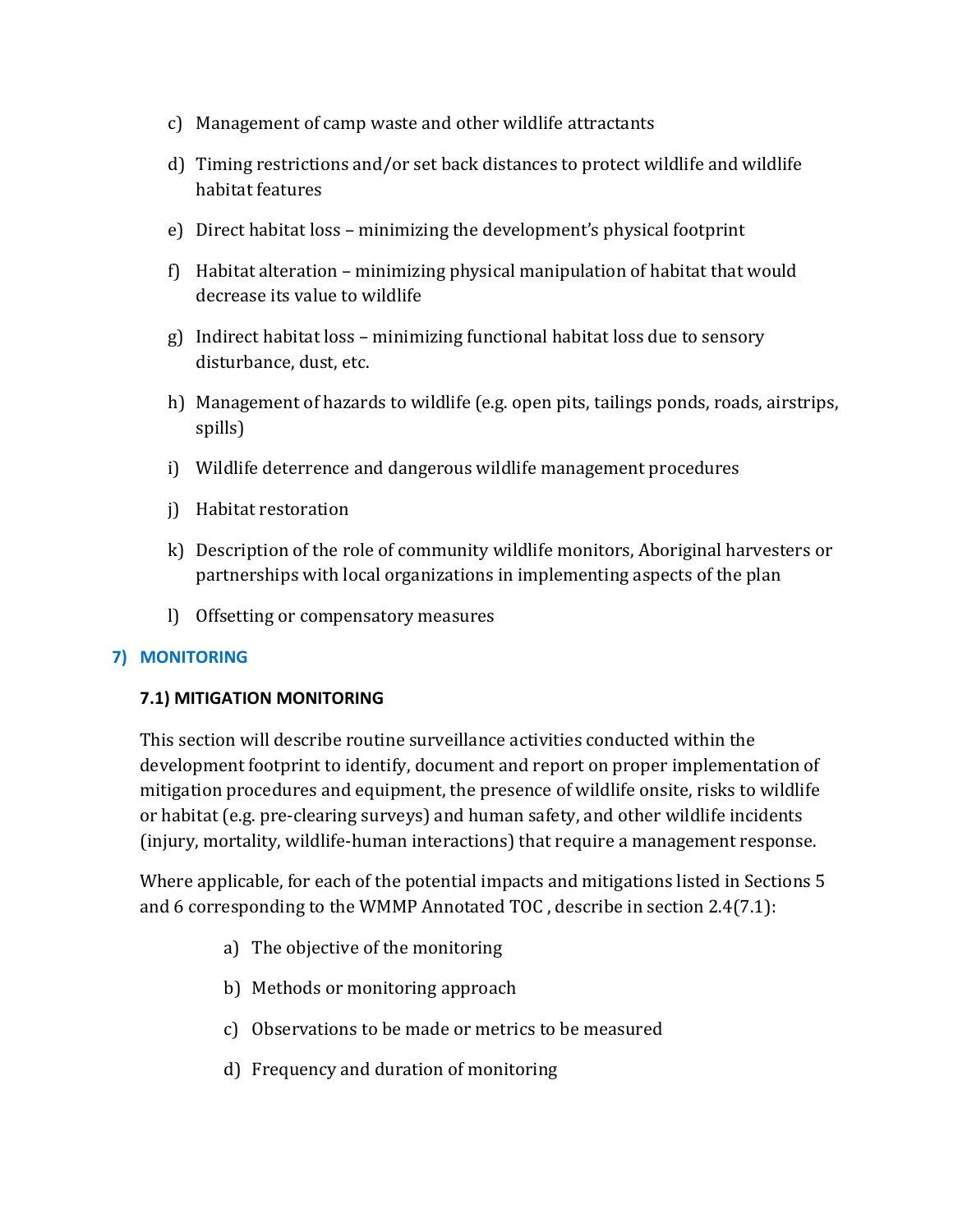- e) Supporting documents and protocols
- f) Steps taken when mitigation monitoring identifies the need for a management response

This information may be presented as text or in a table format. An example is provided in Table 1 (below).

| <b>Potential</b><br><b>Impact</b>     | <b>Objective</b>                                                                                                          | <b>Mitigation</b><br><b>Measures</b>                                                                                                                           | <b>Metric</b>                                                                                                                       | <b>Monitoring</b><br><b>Approach</b>                                                                                                           | <b>Frequency</b><br>and<br>duration           | <b>Supporting</b><br><b>Documentation</b> |
|---------------------------------------|---------------------------------------------------------------------------------------------------------------------------|----------------------------------------------------------------------------------------------------------------------------------------------------------------|-------------------------------------------------------------------------------------------------------------------------------------|------------------------------------------------------------------------------------------------------------------------------------------------|-----------------------------------------------|-------------------------------------------|
| Wildlife<br><b>Attraction</b>         | Minimize<br>occurrence<br>of wildlife<br>attractants<br>in landfill                                                       | Segregation<br>of food<br>wastes and<br>packaging for<br>incineration<br>Storage of<br>food wastes<br>in sealed<br>containers<br>while<br>awaiting<br>disposal | Number of<br>consecutive<br>waste<br>stream<br>inspections<br>showing<br>evidence of<br>improper<br>waste<br>disposal or<br>storage | Landfill and<br>disposal bin<br>inspections,<br>as outlined<br>in the Waste<br>Management<br>Plan                                              | Weekly, for<br>the life of the<br>development | Waste<br>Management<br>Plan section XYZ   |
| Human/Wildlife<br><b>Interactions</b> | Ensure<br>human<br>safety and<br>minimize<br>wildlife<br>mortality<br>from<br>defense of<br>life and<br>property<br>kills | Wildlife<br>surveillance<br>monitoring                                                                                                                         | Number of<br>consecutive<br>days of<br>observations<br>of bear sign<br>and sightings<br>within $<$ 1 km<br>of the<br>development    | Wildlife<br>observations<br>and sign<br>monitoring<br>surveys<br>Wildlife<br>sightings<br>and<br>encounters<br>reported by<br>all<br>employees | Weekly<br>Daily                               | Wildlife<br>Surveillance<br>SOP           |

#### **Table 1: Example summary table of mitigation measures and monitoring programs**

#### **7.2) WILDLIFE EFFECTS MONITORING**

Provide a description of formal, species-specific effects monitoring programs designed to quantify project-related effects on wildlife and wildlife habitat, test predictions made in EIA, or test the effectiveness of mitigation measures, special studies supporting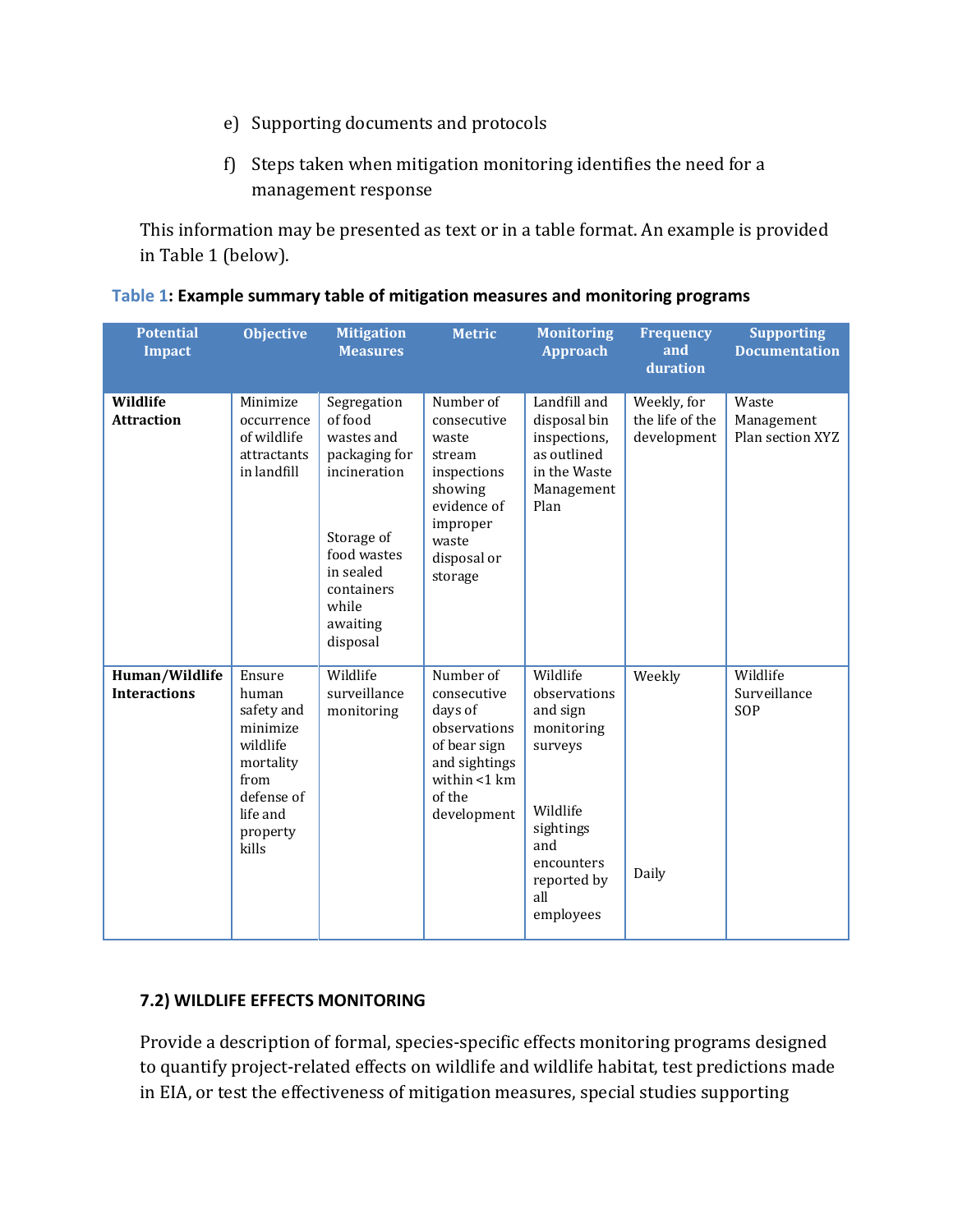mitigation and monitoring approaches or regional participation in monitoring. This section might be broken down further into different development phases if monitoring approaches or requirements vary according to development phase.

In developing effects monitoring programs, priority should be placed on areas of uncertainty where impacts are potentially significant. When available, standardized monitoring protocols should be used, and may be required, so that monitoring results from multiple developments can be combined at a regional scale. Developers should contact ENR to inquire about standardized protocols that are currently in use or under development.

For each monitoring program, demonstrate that the survey design, metrics chosen, sample size and analysis approach will be capable of meeting the objectives of the monitoring program. Provide the following for each program:

- a) The objective, including prediction, question or hypothesis to be tested
- b) A description and maps of the study area boundaries, including the reason why it was chosen
- c) Identification of where traditional knowledge has been incorporated into the study design, or where community-based or traditional knowledge-based monitoring programs will be used
- d) A description of all relevant parameters of the study design:
	- Assumptions and limitations that may impact the validity of the results
	- Variable(s) to be measured (i.e. metrics)
	- Power analysis used to determine the sample size needed to detect the desired effect size or action levels
	- Sampling frequency
	- Methods and equipment for recording data
	- Maps of sampling locations, transects, etc.
	- Methods for statistical analysis and thresholds for statistical significance
	- Frequency of in-depth analysis (i.e. as some trends or changes may take several years to detect, in-depth analysis would not be required on an annual basis)
- e) Reporting frequency and process for periodic review of results if not otherwise identified elsewhere in the WMMP (i.e. Section 10 - Reporting Protocols)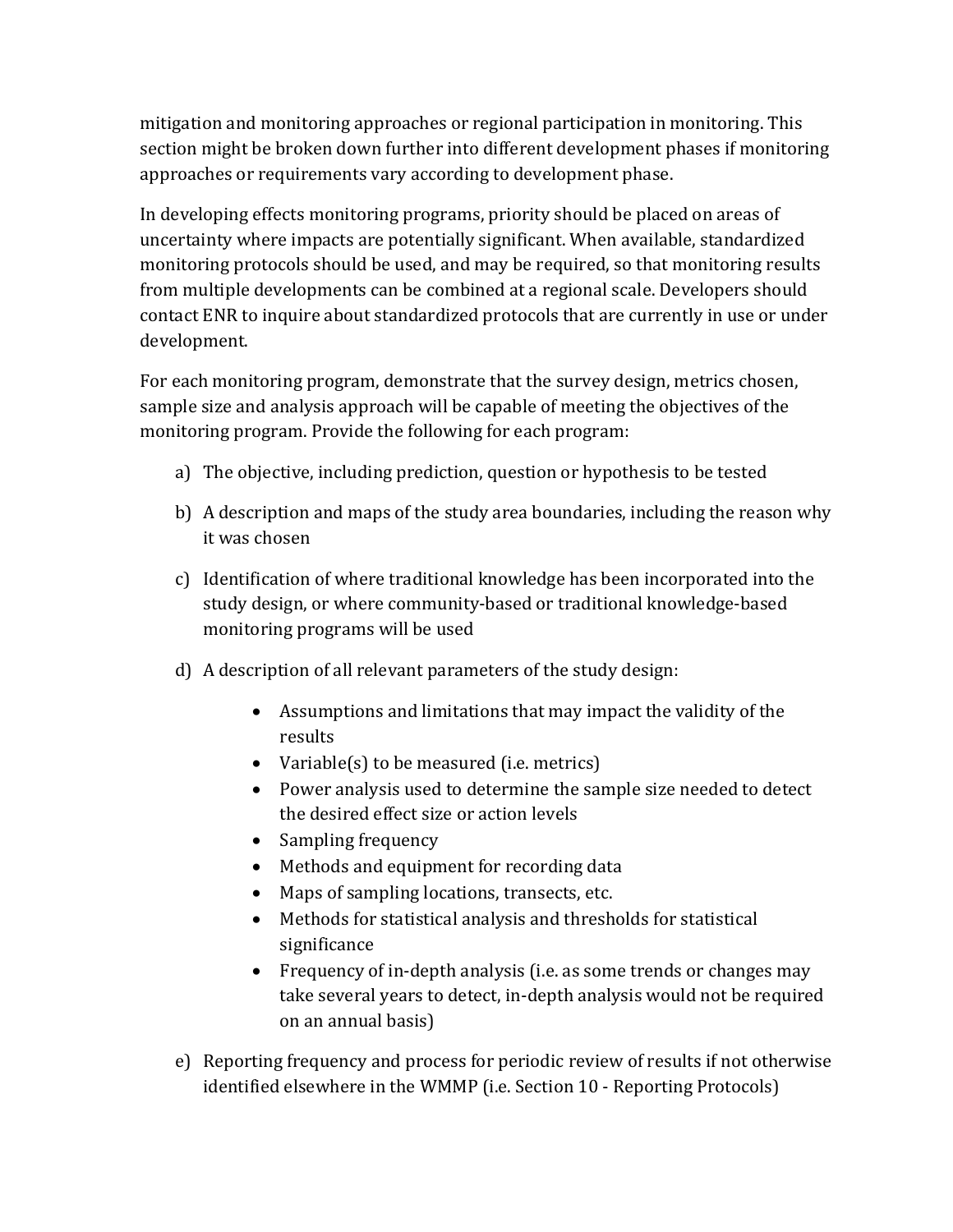f) A description of how the data obtained from the program will be used to inform the need for a management response such as improved monitoring design, new or modified mitigations, development or revision of a threshold or response framework. Such a description could either be included here, or in a dedicated Adaptive Management section according to Section 9 of the WMMP Process and Content Guidelines. It is the developer's responsibility to review the data collected and use the information to improve and adapt their programs.

#### **8) SUPPORT FOR RESEARCH OR CUMULATIVE EFFECTS ASSESSMENT, MONITORING OR MANAGEMENT INITIATIVES**

For developments that trigger paragraph 95(1)(d) of the *Wildlife Act* and require a Tier 3 WMMP, this section provides a description of participation in or contribution to research programs, species-based collaborations or cumulative impacts initiatives that are not strictly tied to testing project-specific effects predictions but which contribute to the overall understanding and management of cumulative impacts (e.g. participation in a regional monitoring program or financial/in-kind contributions to monitoring/research programs or cumulative impact management initiatives led by other parties such as government, communities or academia). Developers are encouraged to collaborate with IGOs, renewable resource boards, communities and/or academics.

#### **9) ADAPTIVE MANAGEMENT**

This section provides a description of the structured response frameworks the developer will use to link its monitoring results to its management responses. It includes identification of how the monitoring results may be incorporated into improving monitoring protocols, mitigation measures taken or other management responses for each type of monitoring the operator proposes. This section will describe what the management response will be when monitoring results indicate that impacts to wildlife or habitat have exceeded predictions, predefined action levels or thresholds.

Where appropriate a series of tiered action levels can be defined. For example, at lower action levels, an appropriate response could be to increase monitoring intensity and/or begin to identify mitigation options. At higher levels, further investigations into sources of the problem and implementation of more intensive mitigation measures could be appropriate. Action levels for wildlife effects monitoring would largely be established during or following EIA or be based on guidelines, species management, recovery or range plans, regulations or engagement.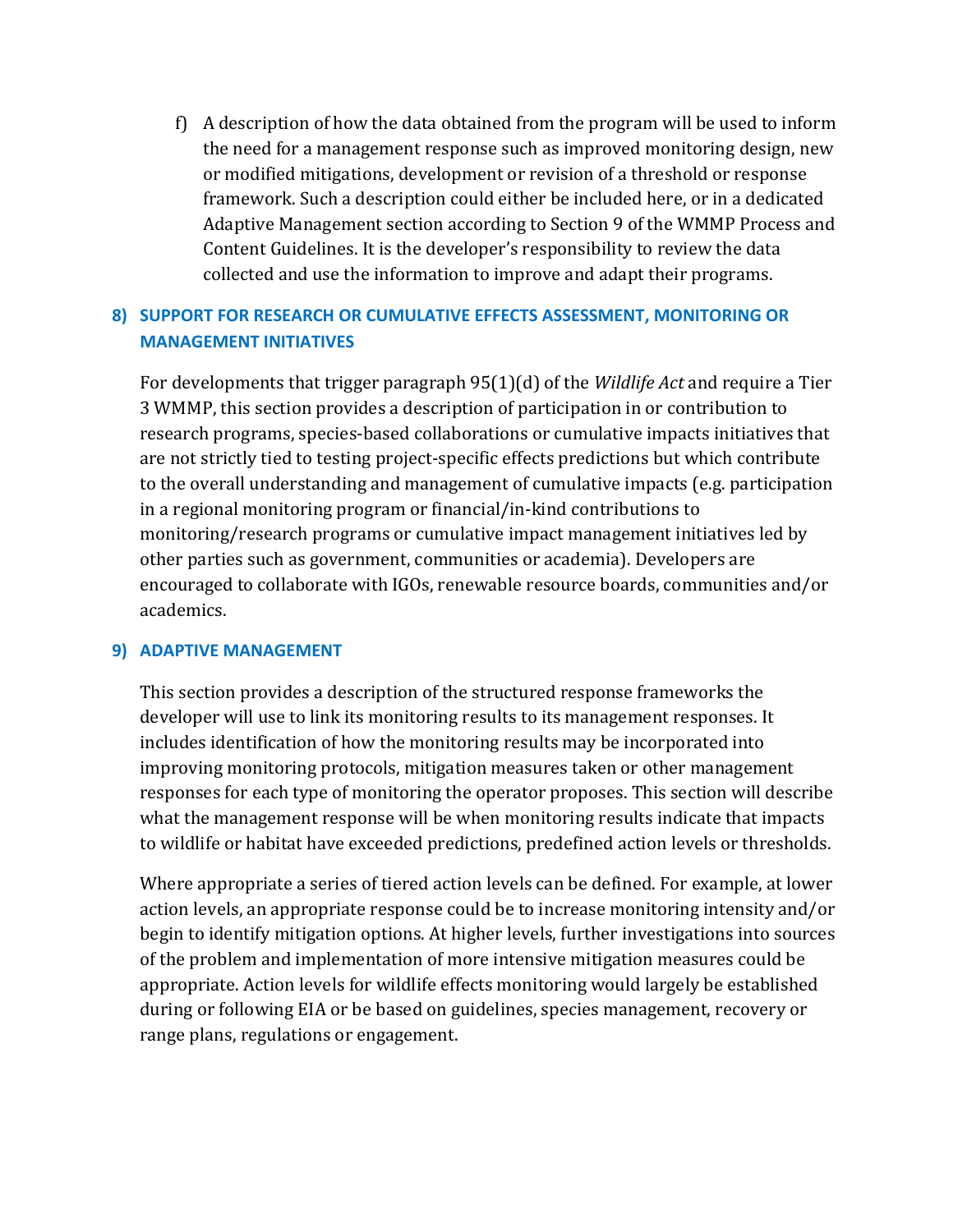This section should identify:

- The objective in terms of the impact to be mitigated
- The key mitigation strategies
- The metrics to be collected
- Action level(s) with rationale for their selection
- Management responses appropriate to each action level

This information may be presented as text or in a table format. An example is provided in Table 2 (below). If using a table to present this information, developers may choose to combine Tables 1 and 2.

| <b>Objective</b>                                           | <b>Mitigation</b><br>Strategies/<br><b>Monitoring</b><br><b>Approach</b> | <b>Metrics</b>                                                                           | <b>Action Levels</b>                                       | <b>Management</b><br><b>Responses</b>                                                                                                                                                                                         |
|------------------------------------------------------------|--------------------------------------------------------------------------|------------------------------------------------------------------------------------------|------------------------------------------------------------|-------------------------------------------------------------------------------------------------------------------------------------------------------------------------------------------------------------------------------|
| To prevent<br>wildlife<br>attraction<br>and<br>habituation | Routine<br>surveillance to<br>identify wildlife<br>presence on site      | Number of days<br>that a<br>wolverine/fox/<br>bear is detected<br>at development<br>site | Level 1: wildlife<br>observed for two<br>consecutive days  | Increase frequency of<br>surveillance or<br>change method of<br>monitoring (i.e.<br>remote cameras)                                                                                                                           |
|                                                            |                                                                          |                                                                                          | Level 2: Wildlife<br>observed for five<br>consecutive days | Investigate all<br>$\bullet$<br>sources of attractants<br>Review waste<br>$\bullet$<br>management<br>protocols<br>Secure waste<br>management<br>structures/areas<br>Survey development<br>area for potential<br>denning sites |
|                                                            |                                                                          |                                                                                          | Level 3: Persistent<br>wildlife on site                    | <b>Contact ENR to</b><br>$\bullet$<br>discuss options to<br>address the issue<br>including possible<br>relocation options.<br>Increase frequency of<br>$\bullet$<br>waste stream<br>inspections                               |

#### **Table 2: Example adaptive management summary table**